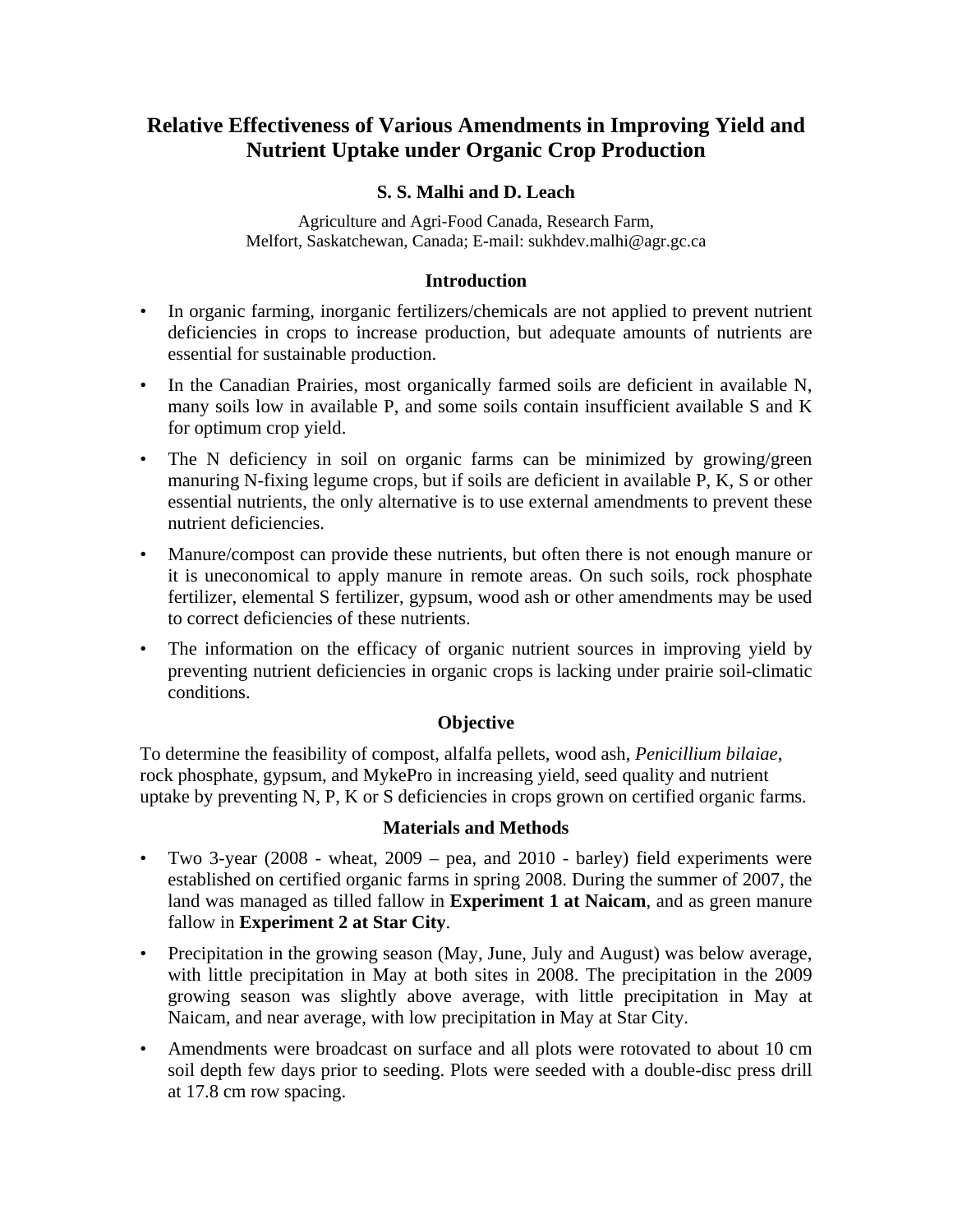• Data were collected on seed yield, total biomass yield, and total N, P, K and S in seed and straw.

#### **Experiment 1 (South of Naicam) - treatments were:**

- 1. Control (no amendment)
- 2. Compost  $@ 10$  Mg ha<sup>-1</sup>
- 3. Compost  $@$  20 Mg ha<sup>-1</sup>
- 4. Compost @ 30 Mg ha<sup>-1</sup>
- 5. Wood ash  $@1$  Mg ha<sup>-1</sup>
- 6. Wood ash  $@$  2 Mg ha<sup>-1</sup>
- 7. Wood ash  $\omega$  3 Mg ha<sup>-1</sup>
- 8. Rock phosphate granular  $\omega$  10 kg P ha<sup>-1</sup>
- 9. Rock phosphate granular @ 20 kg P ha<sup>-1</sup>
- 10. Rock phosphate granular  $\omega$  30 kg P ha<sup>-1</sup>
- 11. Rock phosphate finely-ground  $\omega$  10 kg P ha<sup>-1</sup>
- 12. Rock phosphate finely-ground  $@$  20 kg P ha<sup>-1</sup>
- 13. Rock phosphate finely-ground  $\omega$  30 kg P ha<sup>-1</sup>
- 14. Alfalfa pellets  $@ 1 Mg ha<sup>-1</sup>$
- 15. Alfalfa pellets @ 2 Mg ha<sup>-1</sup>
- 16. Alfalfa pellets  $@$  4 Mg ha<sup>-1</sup>
- 17. Alfalfa pellets  $\omega$  6 Mg ha<sup>-1</sup>
- 18. Control + Inoculate seed with *Penicillium bilaiae*,
- 19. Rock phosphate granular @ 20 kg P ha-1+*Penicillium bilaiae*
- 20. Rock phosphate finely-ground @ 20 kg P ha-1+*Penicillium bilaiae*
- 23. MykePro

#### **Experiment 2 (South of Star City) - treatments were:**

- 1. Control (no amendment)
- 2. Compost  $@ 10 Mg ha<sup>-1</sup>$
- 3. Compost  $@$  20 Mg ha<sup>-1</sup>
- 4. Compost @ 30 Mg  $ha^{-1}$
- 5. Wood ash  $@1$  Mg ha<sup>-1</sup>
- 6. Wood ash  $@$  2 Mg ha<sup>-1</sup>
- 7. Wood ash  $@ 3 Mg ha<sup>-1</sup>$
- 8. Alfalfa pellets  $@1$  Mg ha<sup>-1</sup>
- 9. Alfalfa pellets @ 2 Mg ha<sup>-1</sup>
- 10. Alfalfa pellets  $@$  4 Mg ha<sup>-1</sup>
- 11. Alfalfa pellets @ 6 Mg ha-1
- 12. Gypsum  $\omega$  10 kg S ha<sup>-1</sup>
- 13. Gypsum  $\omega$  20 kg S ha<sup>-1</sup>
- 16. Control + *Penicillium bilaiae*
- 17. Rock phosphate finely-ground @ 20 kg P ha-1
- 18. Rock phosphate finely-ground @ 20 kg P ha-1 +*Penicillium bilaiae*
- 19. Rock phosphate granular  $\omega$  20 kg P ha<sup>-1</sup>
- 20. Rock phosphate granular @ 20 kg P ha-1 +*Penicillium bilaiae*
- 21. MykePro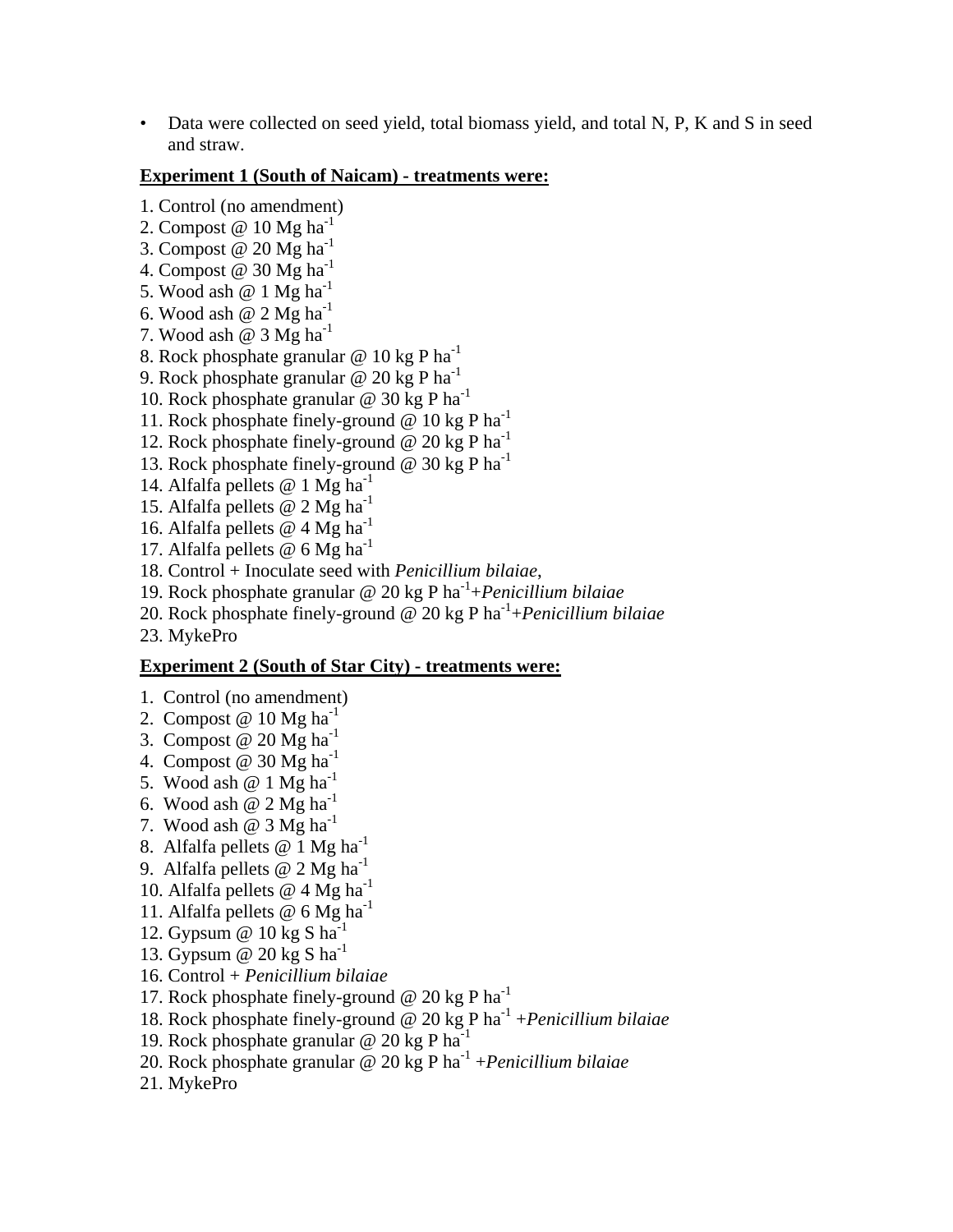#### **Summary**

# **Experiment 1:**

- In 2008, seed yield and total biomass yield (TBMY) of wheat increased with compost and tended to increase with alfalfa pellets, but in other treatments similar to the control.
- In 2009, there was no significant increase in seed yield of pea from any amendment, suggesting that organic amendments were not effective in improving yield of pea. The TBMY showed increases in some treatments, but the differences were not significant.
- In 2010, seed yield of barley increased considerably with alfalfa pellets and compost, and moderately with wood ash, but no effect in other treatments.
- In 2008, total N uptake in seed and seed  $+$  straw of wheat increased with alfalfa pellets and compost, but in straw it increased only with alfalfa pellets, suggesting that N in some treatments became available to the crop in the first year of application. Total P, K, or S uptake in seed and seed + straw increased with alfalfa pellets and compost, but the increases were small.
- In 2009, there was no effect of any amendment treatment on total N uptake in seed. Total N uptake in straw or seed + straw was highest with compost, suggesting that N in compost became available to the crop, but it apparently did not benefit seed yield. Total P, K, or S uptake in seed, straw, or seed + straw was highest with compost, suggesting that these nutrients became available to the crop from compost.

# **Experiment 2:**

- In 2008, seed yield and TBMY of wheat increased with compost and alfalfa pellets compared to the zero-amendment control, but no beneficial effect from other treatments.
- In 2009, seed yields of pea increased only with compost, and there was a good response of TBMY to compost and alfalfa pellets.
- In 2010, seed yield of barley increased considerably with alfalfa pellets, followed closely by compost, with moderate increase by wood ash, but no effect in other treatments.
- In 2008 and 2009, total N, P, K, or S uptake in seed, straw and seed  $+$  straw increased with compost and alfalfa amendment treatments, suggesting that nutrients in compost or alfalfa pellets became available to the crop in the growing seasons.

#### **Conclusions**

- Compost and alfalfa pellets increased crop yield and/or nutrient uptake, but rock phosphate, *Penicillium bilaiae*, wood ash and MykePro had little effect on crop yield and/or nutrient uptake.
- In summary, the results suggest the potential of some organic amendments in improving yield and nutrient uptake, most likely by preventing some nutrient deficiencies in organic crops.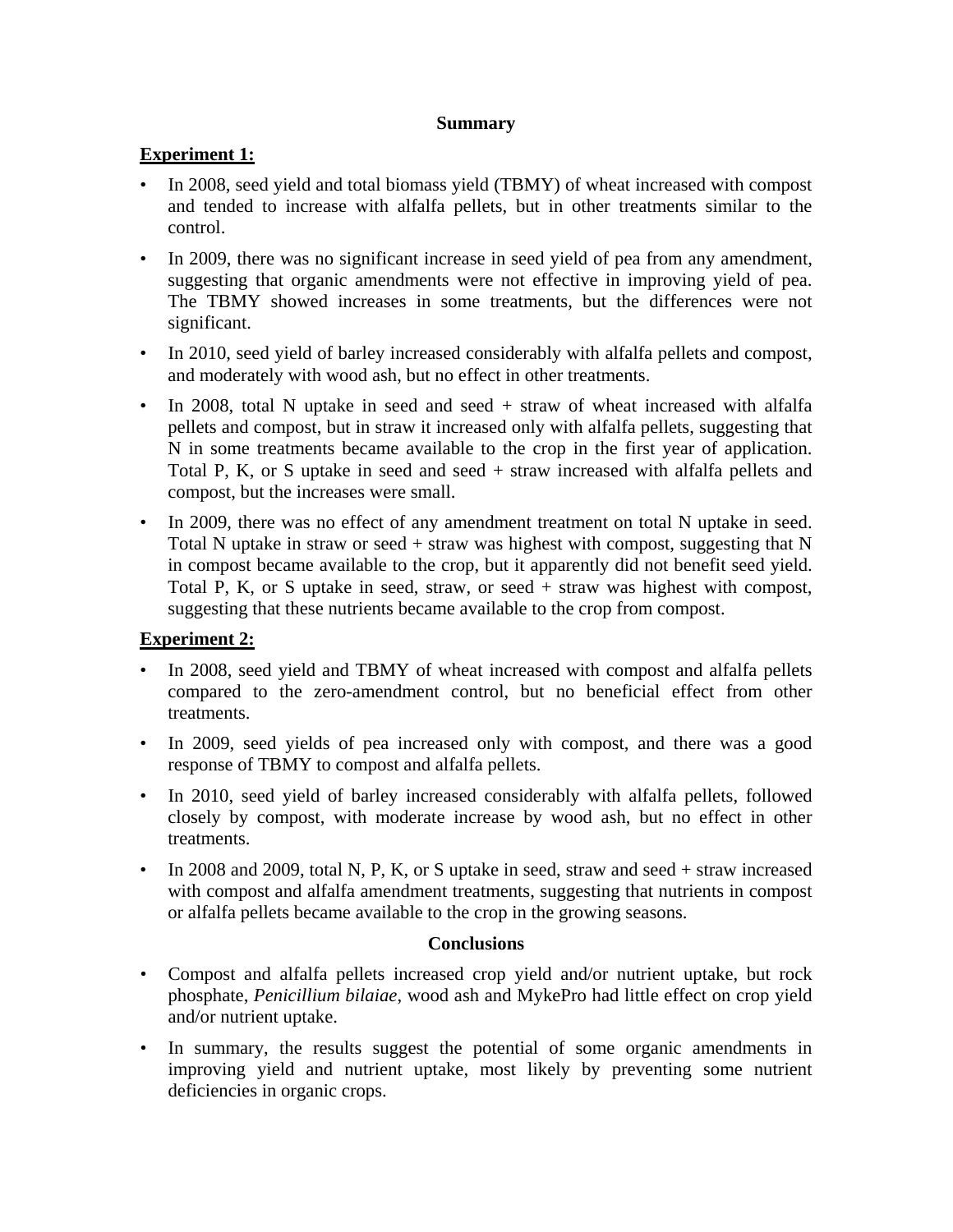- However, on the potentially P-deficient soil in Experiment 1, we expected seed yield increase from finely-ground rock phosphate, *Penicillium bilaiae*, or MykePro, but it did not happen.
- This was probably that the soil contained enough available P for organic crop production with low yield potential. Similarly, on the potentially S-deficient soil in Experiment 2, we also expected seed yield increase with gypsum, but it did not occur.
- Again, this was probably that the soil contained enough available S for organic crop production with low yield potential.

### **Acknowledgements**

We thank Western Alfalfa for financial assistance and supplying alfalfa pellets amendment for this study; International Compost Ltd., Calgary, Alberta, for supplying Rock Phosphate fertilizers for this study; D. Leach, K. Strukoff, P. Boxall, Kim Hemstad-Falk and Michelle Allgrove for technical help.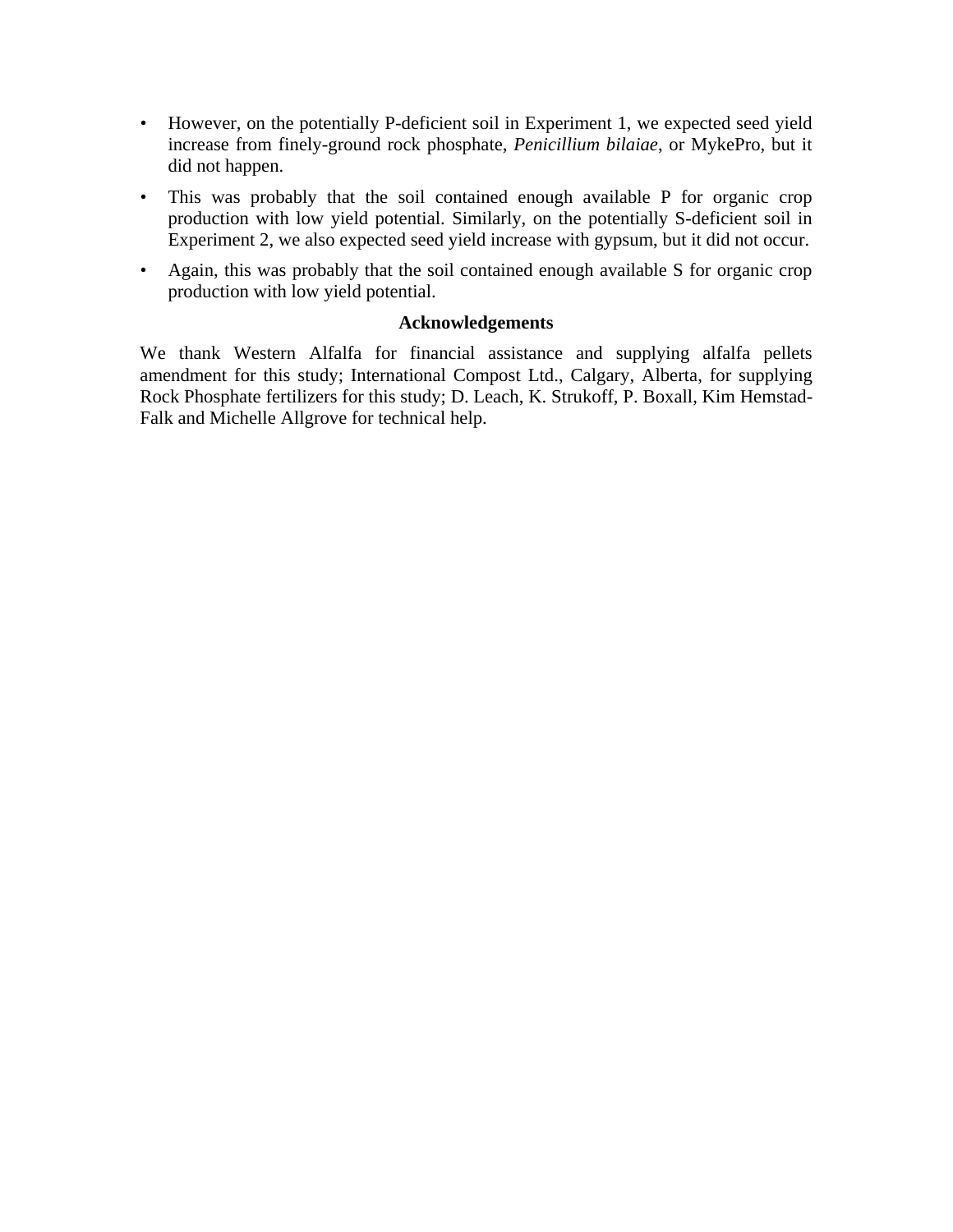

Figure 1 Seed yield, of wheat with various amendments applied in spring 2008, at Naicam, Saskatchewan (P-deficient soil – Experiment 1 established in spring 2008)



Figure 2 Total biomass yield of wheat with various amendments applied in spring 2008, at Naicam, Saskatchewan (P-deficient soil – Experiment 1 established in spring 2008).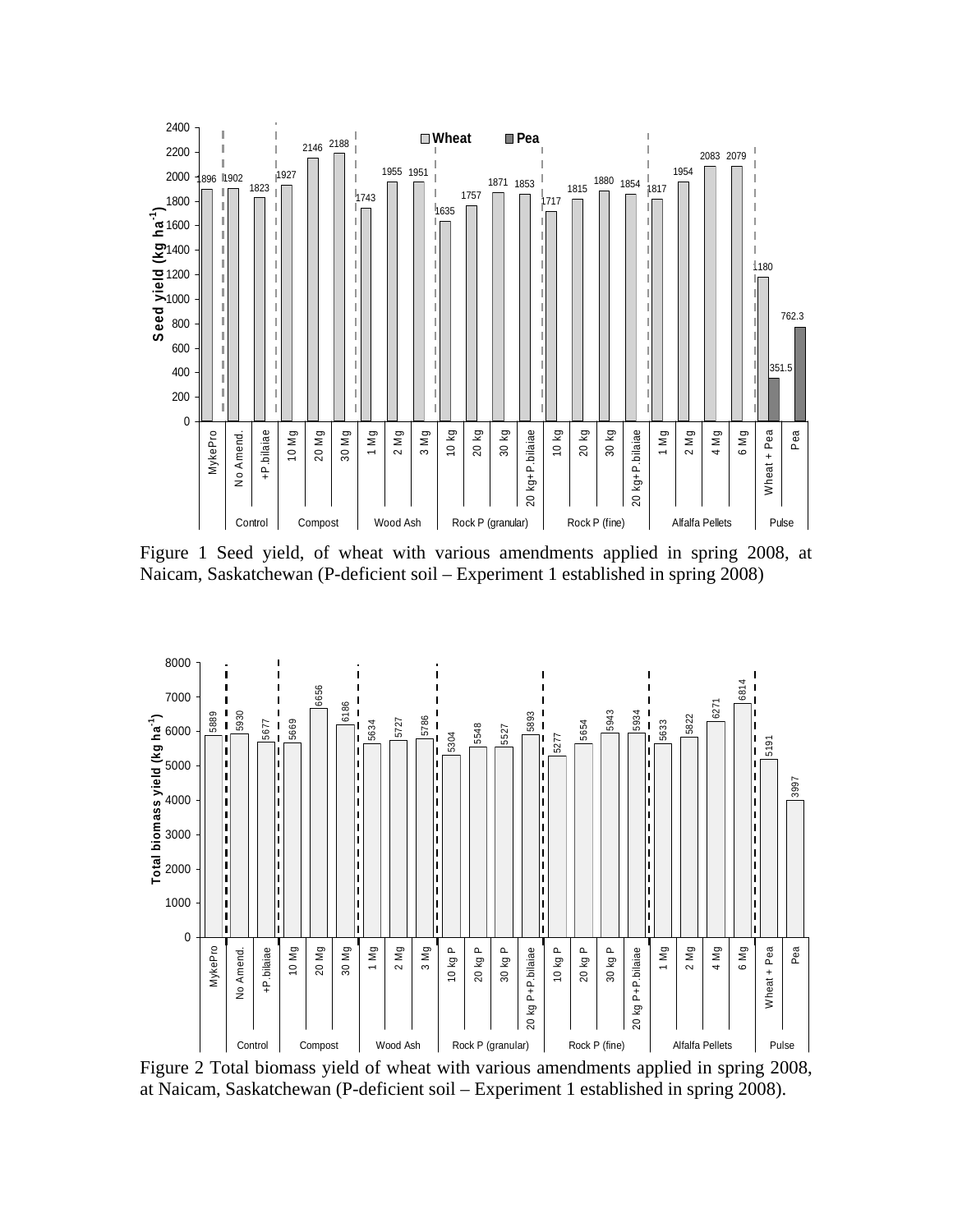

Figure 3 Seed yield of wheat in 2008 with various amendments applied in spring 2008 at Star City, Saskatchewan (S-deficient soil – Experiment 2 established in spring 2008).



Figure 4 Total biomass yield of wheat in 2008 with various amendments applied in spring 2008 at Star City, Saskatchewan (S-deficient soil – Experiment 2 established in spring 2008).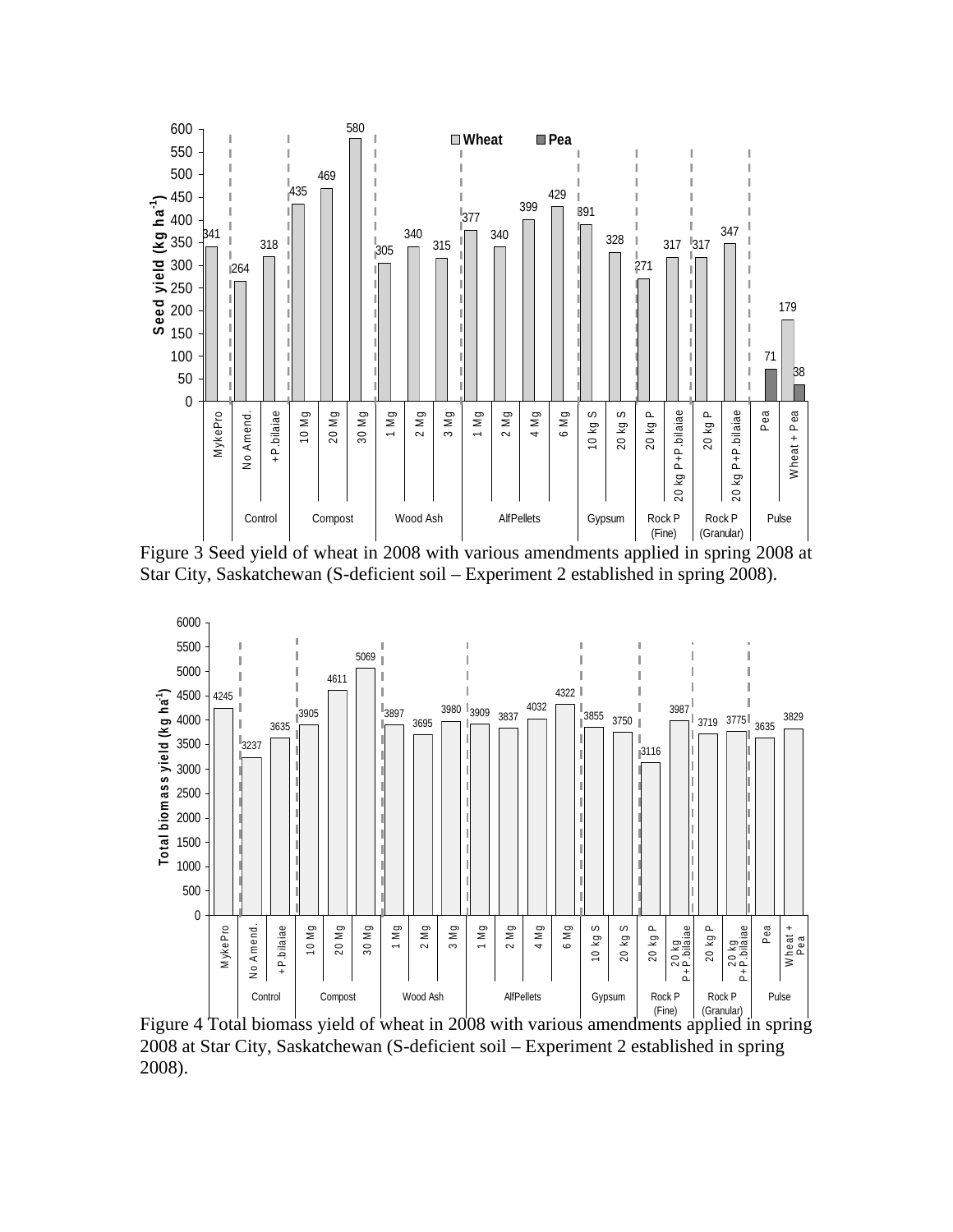

Figure 5 Seed yield of field pea with various amendments applied in spring 2009 at Naicam, Saskatchewan.



Figure 6 Total biomass yield of field pea with various amendments applied in spring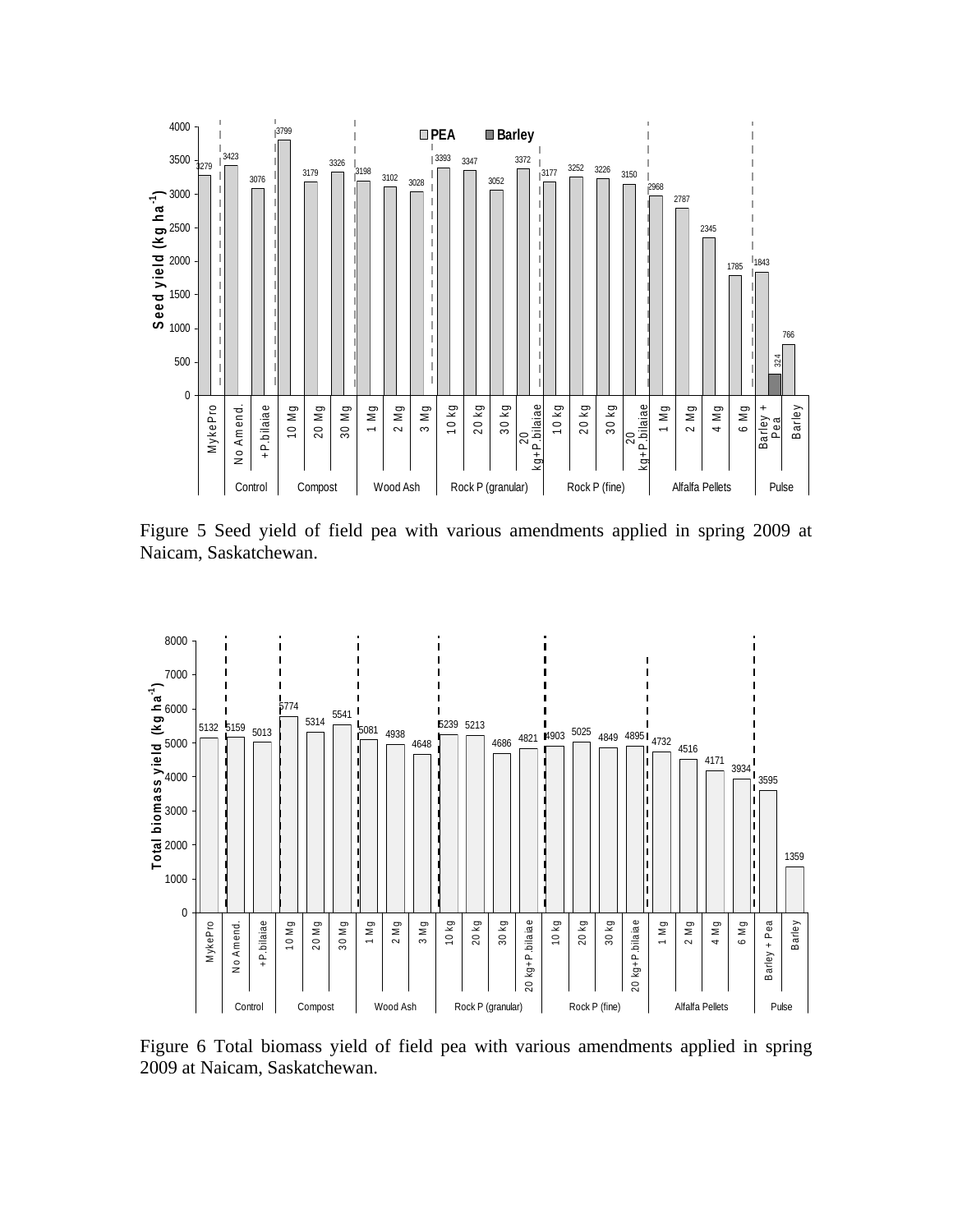

Figure 7 Seed yield of field pea in 2009 with various amendments applied in spring 2009 at Star City, Saskatchewan.



Figure 8 Total biomass yield of field pea in 2009 with various amendments applied in